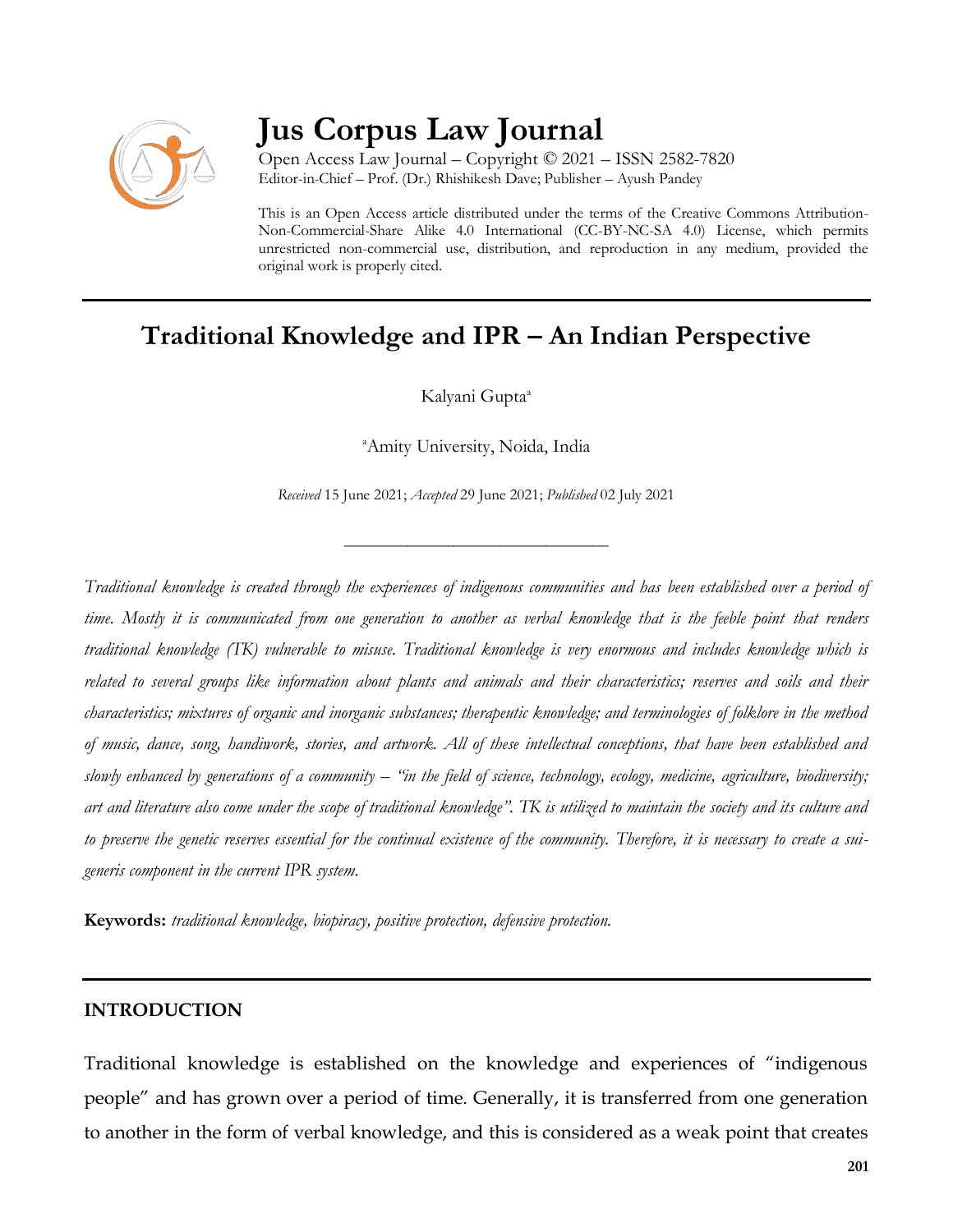traditional knowledge (TK) vulnerable to misuse. Traditional knowledge offers significant tips which spare time and the investment used in research. Hence, transnational companies take advantage of biological sources and the knowledge associated with them. Indigenous people are the ones who develop all these resources along with traditional knowledge, but they do not get any acknowledgment or share of profit from transnational companies. This leads to cases of biopiracy in India and other countries as well. Several policies have been implemented for the protection of traditional knowledge. An effective attempt is taken by the "Council for Scientific and Industrial Research" to authenticate Traditional knowledge in TKDL – "Traditional Knowledge Digital Library" has been a boon in the safeguarding of Traditional knowledge. It is necessary to create some sui-generis components in the current system of IPR.

# **INTELLECTUAL PROPERTY RIGHTS**

Intellectual property describes the concept of the intellect to which a monopoly is designated to the owners by law. Intellectual Property Rights are a type of property called "intangible property". Several of the legal theories regulating IPR have developed over the years. Intellectual Property includes:

- Copyright
- Trademark
- Patent
- Geographical indication
- Industrial Designs
- Trade secrets
- Integrated Circuits

The concepts of intellectual property correlate to the statistic that some products of the human brain and intellect must be given the same protective privileges and rights that pertain to the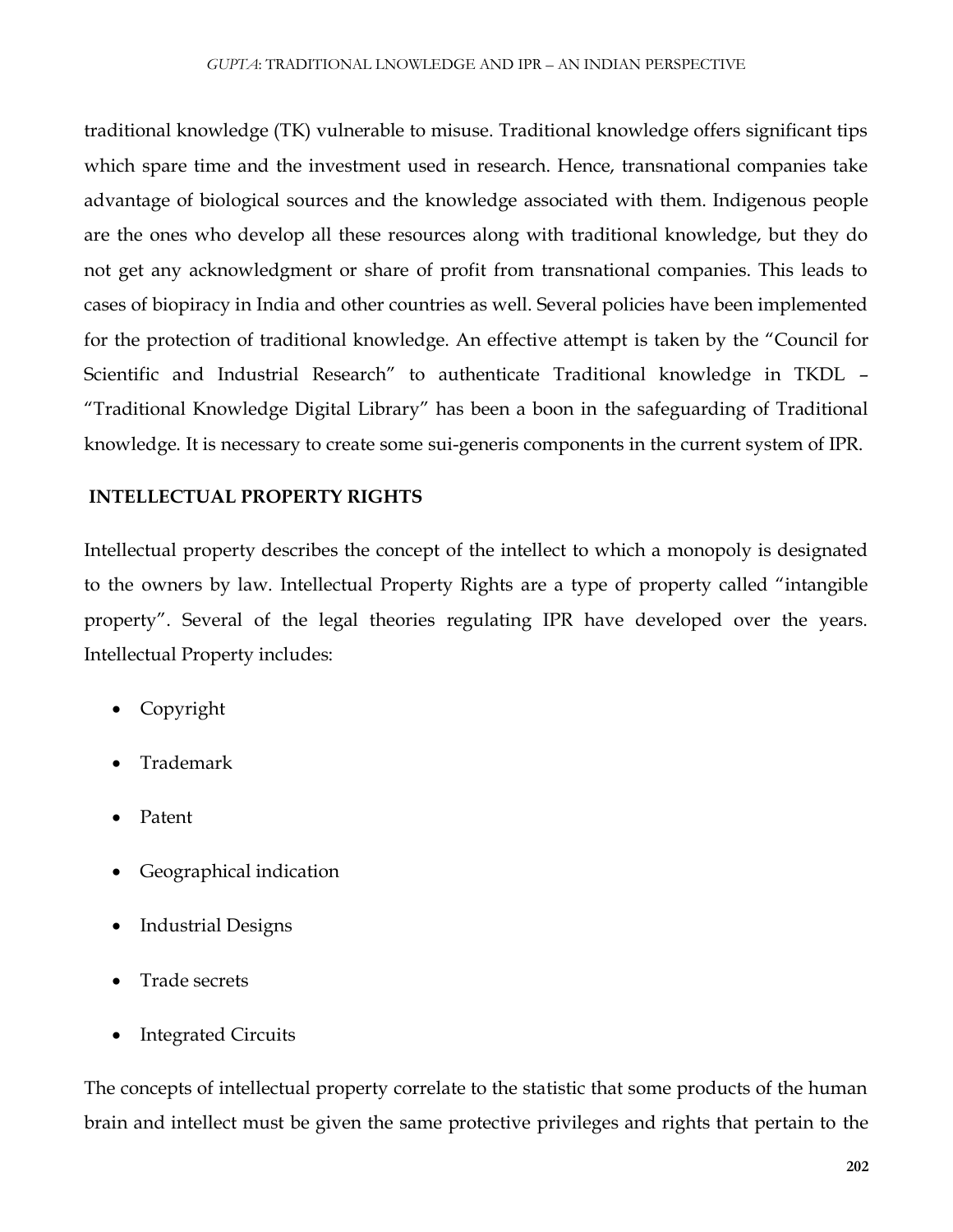physical property called tangible assets. Most of the economies are developed and have legal procedures in order to give protection to both forms of property.

#### **WHAT IS TRADITIONAL KNOWLEDGE**

 $\overline{\phantom{a}}$ 

Traditional knowledge correlated with "biological resources" is a component of the source which is intangible. Mostly it is transferred from one generation to the other in the form of verbal knowledge. Traditional knowledge is a bundle of knowledge that is created, maintained, and passed on further within society from one generation to another<sup>1</sup>, and mostly becomes a component of its social or religious individuality. It is not simply given protection by the existing system of intellectual property, which usually permits protecting for a limited time to innovations and works which are original in nature. It is essential to safeguard the societal and natural environment of which the "traditional knowledge" is an important element.

#### **NEED FOR PROTECTION OF TRADITIONAL KNOWLEDGE**

The existence of traditional knowledge is in danger. The elements that cause threat are enhanced requirement of commercialization of 'biodiversity' and 'traditional knowledge' and interference of the interrelation amongst generators of traditional knowledge and their resources owing to the bio-trade business. Usually, when we discuss originality and innovation, we describe it as an innovation that is performed in colleges, business research, and innovation labs. Frequently, we might not acknowledge the innovations pertaining to technology taken out by farmers, clans, artists, or grassroots inventors. In Fact, several native communities have cultivated and developed arrangements of knowledge of their own, involving such distinct areas as "geology, ecology, botany, agriculture, physiology, zoology, and health". These conventional inventors have created a wealthy arena of traditional knowledge. Hence, due appreciation and incentive must be granted to innovators of traditional knowledge.

<sup>1</sup> Daniel J Gervais, 'Traditional Knowledge: A Challenge to the International Intellectual Property System' (2002) 7 Int'l Intell Prop L & Pol'y 76-1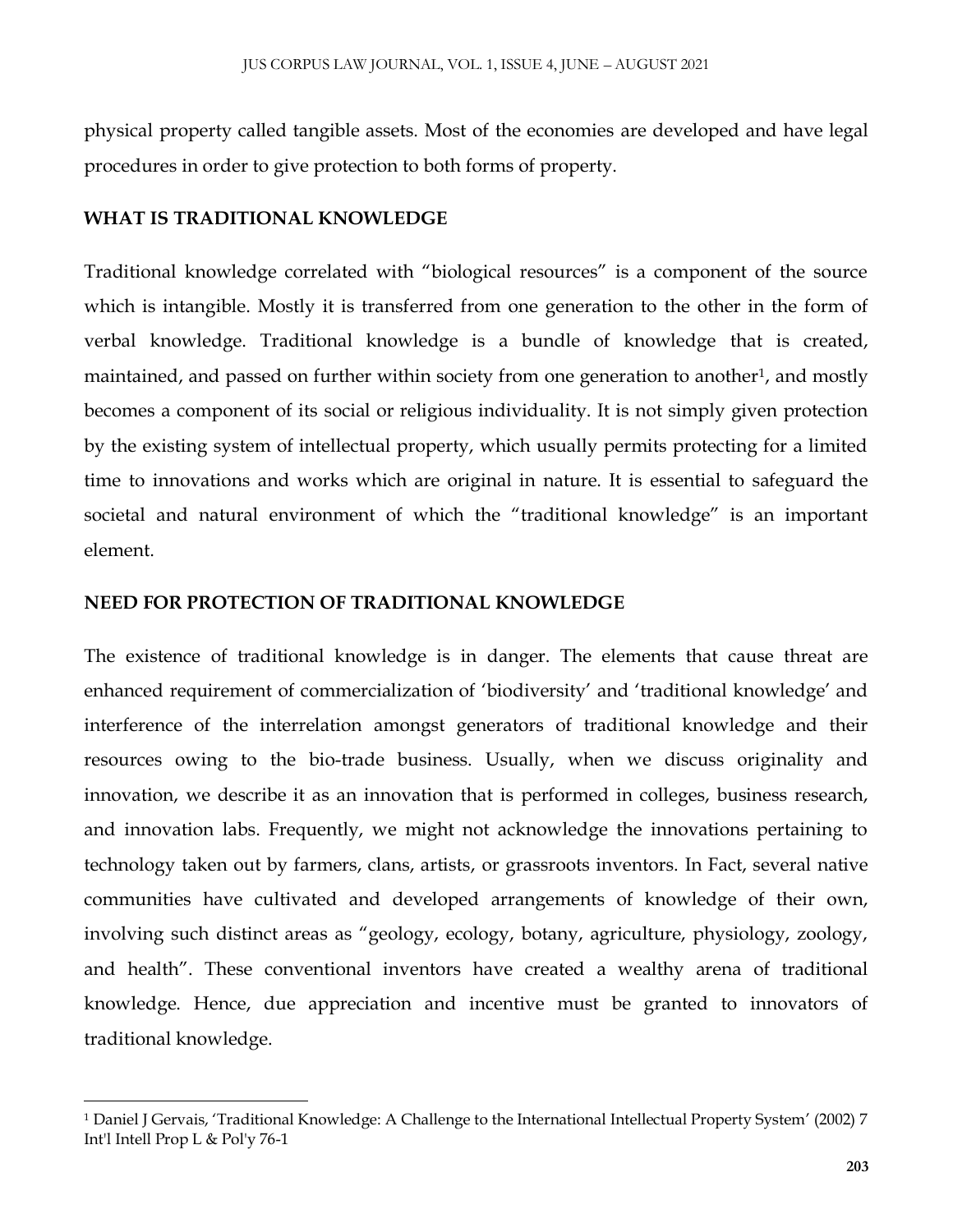This knowledge is treated as the knowledge that is in the public domain for unrestricted and free misuse devoid of displaying any regard or concern for the hard work done by these indigenous groups to maintain and promote it. With the rise of modern technologies, it enhances the creation of novel and beneficial products by using traditional knowledge. Major companies use these to exploit these sources and connected knowledge without providing any acknowledgement to the hard work and efforts done by local groups to preserve the same. The absence of reverence and gratitude for traditional knowledge is similarly an obstacle in the elevation and safeguarding of such knowledge.

*Approaches for the Protection of Traditional Knowledge:* Traditional knowledge in the current Intellectual Property Rights (IPR) system can be safeguarded via two ways:

1. *Positive Protection:* The bearer of traditional knowledge with this type of protection can procure an IPR or another alternate right which are provided in the sui-generis system. They can take action against the exploitation or misuse of knowledge. Positive protection concentrates on the emancipation of the holders of traditional knowledge and provides genuine requirements for the holders.

2. *Defensive Protection:* This sort of protection offers defences against illicit intellectual property rights obtained by various third-party groups across traditional knowledge.

 *Traditional Knowledge Digital Library (TKDL):* The Indian Government has put up an established system called "Traditional Knowledge Digital Library" to safeguard its "Traditional Knowledge" and to keep a check on biopiracy. This program is additionally aimed at promoting originality and innovation by using traditional knowledge.

# **IPR PROTECTION IN TRADITIONAL KNOWLEDGE**

Intellectual Property Rights are intended to protect capitalizing in research, advancement, and promoting inventions by offering an incentive to the creator. The way IPR has inferred and established these and placed importance on changing other's capability to participate. Private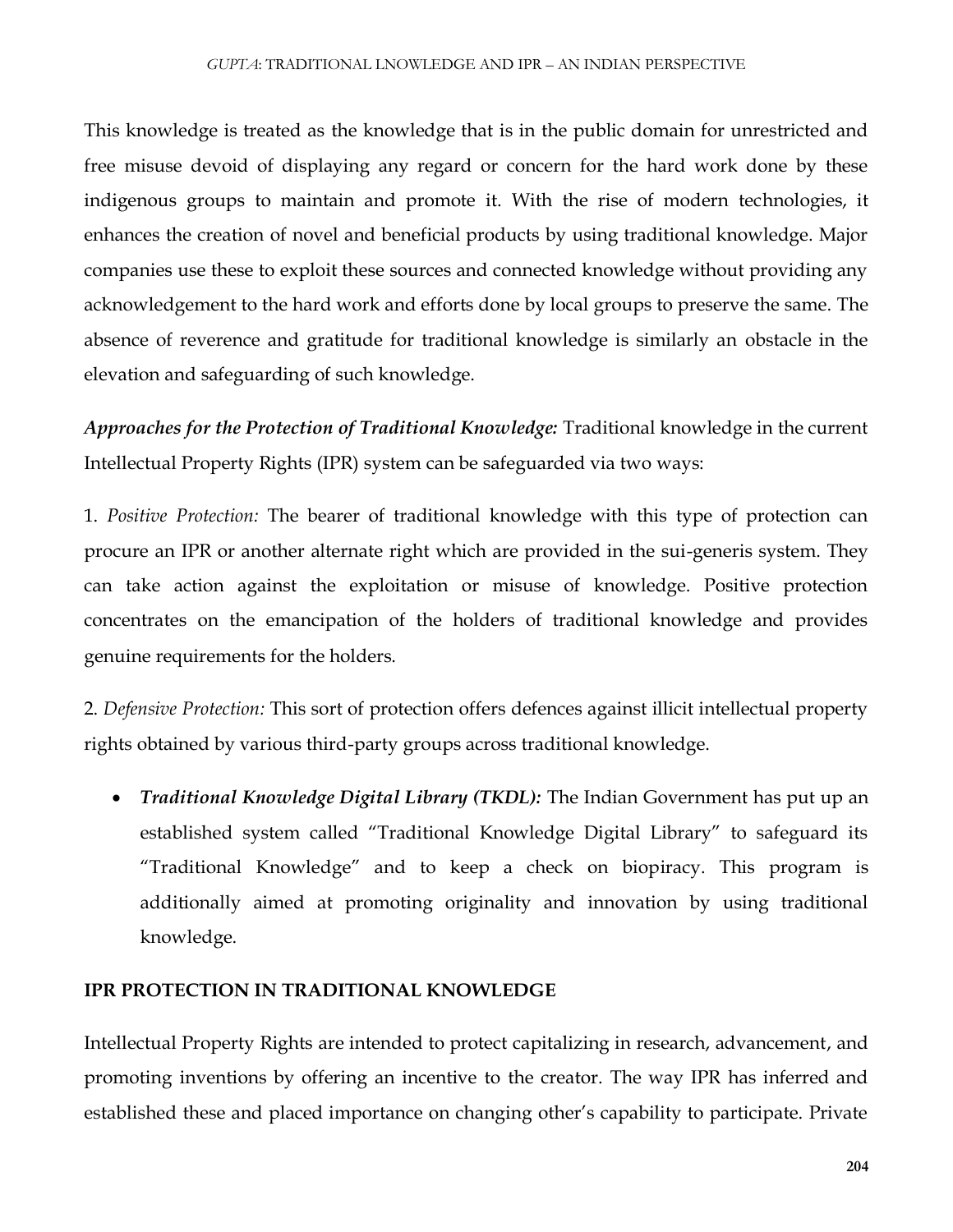corporations steal this traditional knowledge and obtain revenues from our resources by way of intellectual property rights. These are developing the method of plagiarizing traditional knowledge. Countryside farmers and tribal communities due to biopiracy are rendered bereft of their resources which are natural in nature and related knowledge. Products which are based on traditional knowledge are generally too expensive for them as the bio pirating corporations set exorbitant prices for such products<sup>2</sup> .

"Trade-Related Intellectual Property Rights" (TRIPS) and the agreement of the "World Trade Organization" (WTO) underlines the patentee rights but such rights of the owners of traditional knowledge are highly overlooked. The original bearers of traditional knowledge who have developed and built a massive pool of knowledge that has been helping the people for a long period of time are striving for acknowledgment and reward for the creative and inventive efforts they have put in. By using WTO as an implementing authority established countries take up lawful right over these resources and related knowledge that they have stolen from the indigenous communities of countries which are still developing. The current IPR system fits the revenue policies of the worldwide seed corporations who intend to dictate agricultural manufacture globally.

# **USE OF IPR IN PROTECTION OF TRADITIONAL KNOWLEDGE**

In spite of several constraints in the current IPR system, yet there are certain aspects that can be utilized in whichever way i.e., as positive protection and/or the defensive extent to safeguard traditional knowledge.

# *1. Biological Diversity Act, 2002*

As India is a signatory of the "Convention of Biological Diversity" (CBD), they realized it was essential to provide effect to this convention. Consequently, India has adopted the Biological Diversity Act, 2002 to encourage the preservation of biological diversity, balanced usage of its

 $\overline{\phantom{a}}$ <sup>2</sup> Vinod V Slope, *Managing Intellectual Property: The Strategic Imperative* (Prentice Hall India Learning Private Limited 2010)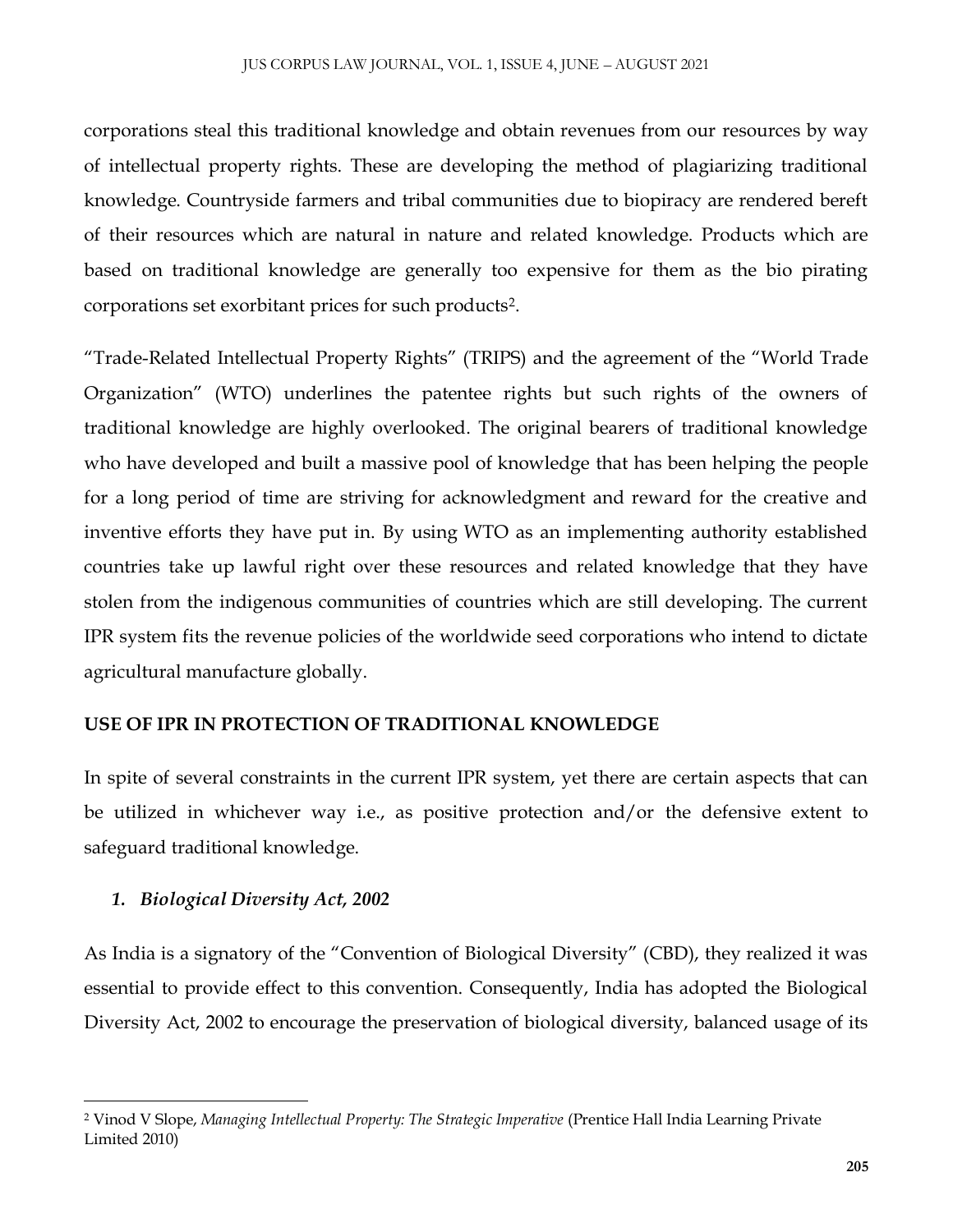elements, and reasonable distribution of advantages evolving out of the utilization of biological resources. The legislation tackles the fundamental matters of:

- accessing biological resources
- compilation and use of biological resources
- distribution of advantages occurring out of such access
- safeguarding from biopiracy

The procedures to be carried for the safeguarding of knowledge of indigenous people are stated in Section 36<sup>3</sup> of the Act. The legislation offers for the creation of  $-$ 

- National Biodiversity Authority (NBA) under Section 8
- State Biodiversity Board (SBB) under Section 22
- Biodiversity Management Committees (BMCs) at the community level.

Before acquiring approval of the NB, no individual can submit an application for any intellectual property within or beyond India for any innovation based on research or knowledge. The NBA, whilst conferring authorization, will guarantee reasonable distribution of advantages on *equally* approved conditions amongst individuals obtaining consent, local associations involved, and the claimers of benefit. These strict restrictions are used on accessing biological resources or associated knowledge to prevent access particularly by overseas national and corporations for checking biopiracy. This act also offers for the scheme of advantage accumulating from industrial usage of traditional knowledge to be communicated with the individuals accountable for generating, processing, and utilizing this knowledge under Section 21 of the Act.<sup>4</sup>

# *2. Patent Act 1970*

 $\overline{\phantom{a}}$ 

<sup>3</sup> Biological Diversity Act 2002, s 36

<sup>4</sup> Biological Diversity Act 2002, s 21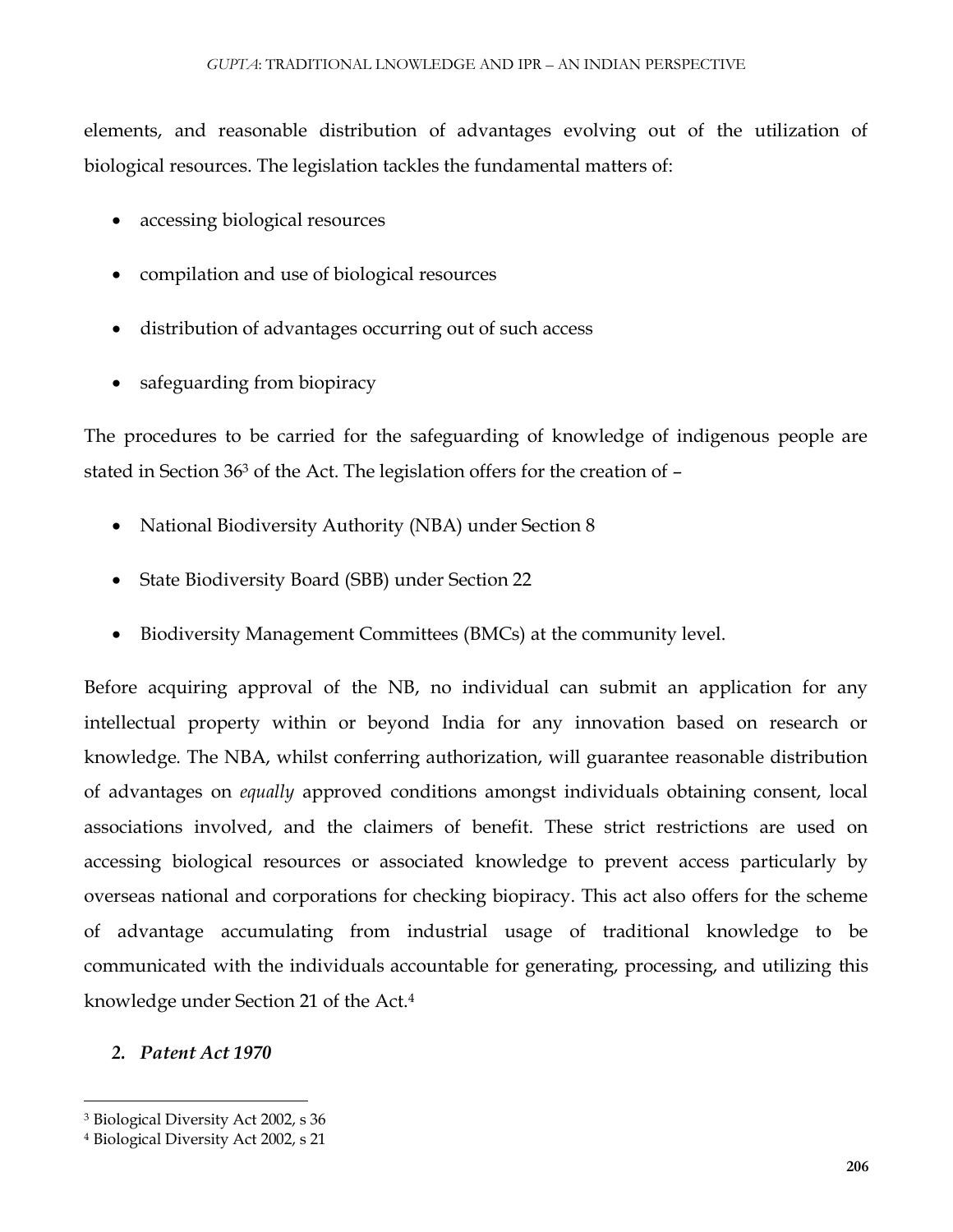IPR is centred on the idea of specific individual property rights while traditional knowledge is jointly maintained by an indigenous community. The entire community is the holder of that knowledge. Safeguarding traditional knowledge underneath the current IPR system is a challenge owing to its completely distinct nature. The patent method can be utilized as a protective measure alongside the misappropriation of traditional knowledge. The major benefit of the defensive method of safeguarding is that it precludes all controls on biological sources and associated traditional knowledge by industry companies. This method considers biodiversity and associated traditional knowledge as the ordinary social culture that must not come under personal monopolies. To shield Traditional knowledge from being patented, provisions under Section 25[1(k), 2(k)] and 64 [1(q)]<sup>5</sup> of the Act, have been used to comprise of anticipation of creation by the accessible local traditional knowledge comprising verbal knowledge as one of the major tenets for both pre-grant and post-grant opposition and also for revocation of the patent.

The Patent Act 1970<sup>6</sup> has provisions that involve disclosing traditional knowledge which is the base of innovation in the issue. Section 10 of the Act states the disclosure of resource and the geographical source of any material which is biological in nature, utilized for the innovation in the specification. "Innovations that are non-patentable are mentioned under Section 3 of the Patent Act 1970. Plant varieties or essentially biological processes are non-patentable under section 3 of the Act. The provision provided under clause (p) of section 3 would strengthen the position of indigenous community as it prevents the acquisition of right over traditional knowledge through patent".

Various aspects of traditional knowledge should be safeguarded through a system of the patent. Methodological difficulties discovered in the prior art which are getting innovative and creative measures on a global base and manufacturing application can be safeguarded through patent. Like, trademark, that includes modern subject issue, might be shielded via patents. Procedure for the formulation of products separated from biological sources like microorganisms, plants, and animals can be safeguarded through patents. The classified

 $\overline{\phantom{a}}$ 

 $5$  Patents Act 1970, s  $25(1)(k)$ , s  $25(2)(k)$ , s  $64(1)(q)$ 

<sup>6</sup> *Ibid*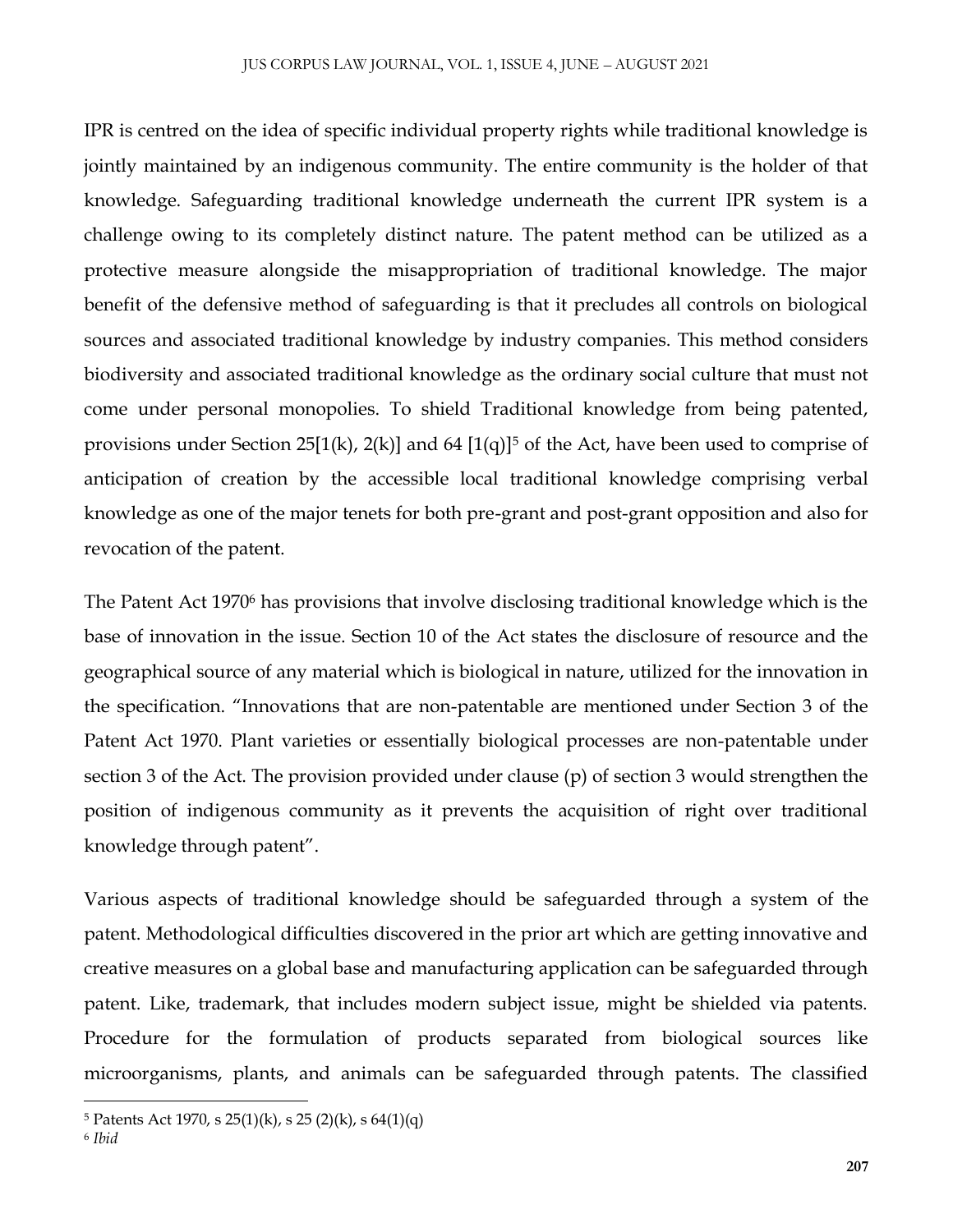trademark can't be protected under Patents as it doesn't achieve the standards of originality. But by utilizing classified data on trademark as prior art, it can prevent other people from obtaining patents.

#### *3. Copyright Act, 1957:*

Copyright helps in protecting a 'form of expression and not the ideas itself'. A copyright owner is permitted to perform any act specified in section 14<sup>7</sup> of the Copyright Act, 1957. Copyright can also be used for protecting the artistic expressions of the holder of traditional knowledge, particularly artists belonging to native groups, alongside illegal reproduction, and exploitation of those manifestations. Moral rights focus on the relationship between the authors and their work. These rights can present an efficient method for guarding the rights of indigenous communities that originate from their traditional knowledge.

# *4. Trade Secret:*

A trade secret can be a formula method for a "chemical compound, a process of manufacturing, treating, or preserving materials, a pattern for a machine or other device", or a register of consumers. It is a kind of knowledge that draws economic benefit when it is not known to people usually known or relatively discoverable. In India, we do not have a particular law to provide protection to trade secrets and confidential data. Trade secrets are given protection in India via contract law or by the principle of "breach of confidentiality".

The protection of Trade secrets can be given to the procedures, techniques, and rituals performed or practised by traditional therapists. The pertinence of protection of trade secrets with the trademark is very reliant on facts. In instances wherever traditional knowledge is recognized amongst only a tiny, closed group of traditional therapists, and is handled through one generation to another, the knowledge, therefore, might not be normally identified and hence, be protected in the form of the trade secret.

# *5. Plant Varieties and Farmer's Rights' 2001:*

 $\overline{\phantom{a}}$ 

<sup>7</sup> Copyright Act 1957, s 14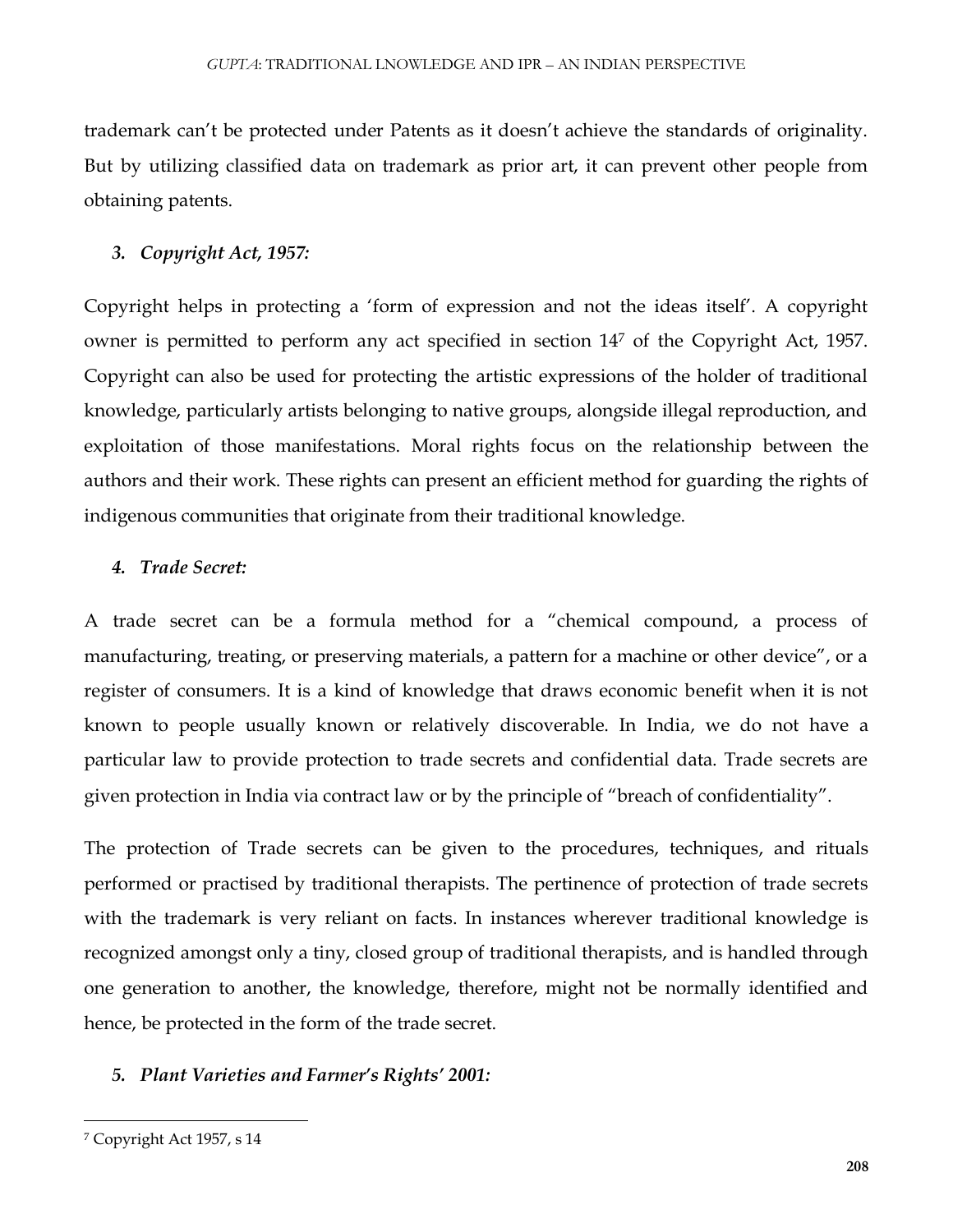This is the sui generis law which is designed to fulfill the requirements of the TRIPS of the "World Trade Organisation". Plant varieties that are available for safeguarding under the Act are "novel variety, extant variety essentially derived variety, farmer variety". The idea of an efficient benefit sharing agreement amongst the supplier and the beneficiary of the plant genetic reserves forms an important element of the Act. The sum of payment to be provided to the farmers vary upon the scope and usage of their hereditary substance and the industrial efficiency of the variety.

A breeder of the plant can obtain a plant breeder's right (PBR) on a brand-new variety if it is distinctive, durable, consistent, and innovative. PBR can also be obtained on a traditional plant variety. The objective is to safeguard traditional varieties and to verify bio-piracy. The traditional variety must be different, uniform, and balanced (novelty criteria are not necessary here) to procure PBR. Section 40 of the Act has the requirement for the revelation of the genetic data stored by any tribal or rural groups used in the farming or advancement of variety in the request for registration.

#### *6. Trademark Act 1999:*

All types of commodities manufacturing, and services presented by manufacturers, specialist's craftsmen, and dealers in indigenous and local areas, or through the bodies that embody them or where they are categorized, can be eminent from similar types of goods and services offered by others by means of trademarks and service marks.

Trademarks are a crucial component in the industrial marketing of goods and services within the country and beyond. With the help of awareness systems, the native communities shall be made conscious of the fact that the Trademark can be utilized by them to obtain economic benefits from their traditional knowledge and safeguard it from unreasonable commercial abuse by people. "Collective marks" can be also used for protecting handicrafts and ethnic goods. Certification marks are used to distinguish a broad spectre of certain goods and services, varying from conventional art and artwork to food commodities, apparel, and traveller services.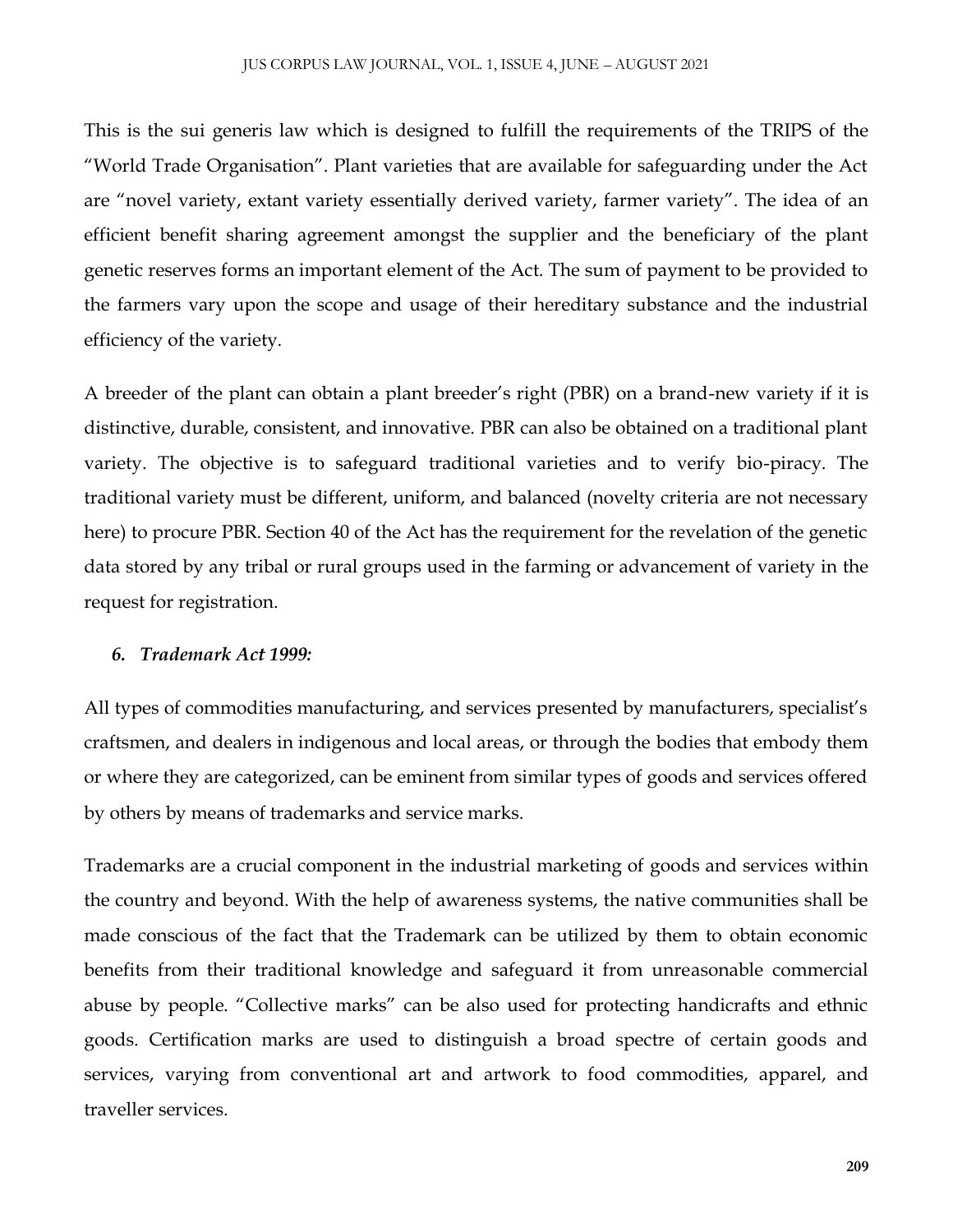Certification trademarks that used certain marks, ensure that the commodities or services have been authorized by that have been made from a specific raw material, technique of manufacturing, value, precision, or source. This can be expressed by people or a company that conforms with the appropriate requirements. e.g., WOOLMARK, AGMARK. Certification and collective marks can be utilized in the protection of trademarks. If an association is formed to "certify" that pharmaceutical products conform with recognized guidelines, then this association can use Certification marks to safeguard trademark. This is helpful in the court case where botanicals are obtained, treated, or cleansed in accordance with well-defined requirements earlier to shipping to foreign markets.

Consumers in these foreign markets would be persuaded to buy products that are licensed to safeguard the pharmaceutical products including botanicals they acquire the reliable highlevel guidelines or quality or effectiveness. The cultural symbols, signs, and images of native people can be safeguarded via trademark, and registration of such marks gives them useful legitimate protection.

#### *7. Geographical Indications of goods:*

The goods which are produced in the region or territory of a Country, or locality in that particular territory. A conferred quality, repute, or other traits of such commodities is fundamentally attributable to its Geographical Origin.

**Examples of GI:** Darjeeling Tea Kanchipuram Silk, Alphanso Mango, Nagpur Orange, Kolhapuri Chappal, Bikaneri Bhujia, Agra Petha, Goa Feni, etc.

Traditional knowledge is held jointly by the native people and GI is the best suitable type of shield concerning this knowledge. The Geographical Indications of Goods (Regulations and protection) Act grants rewards to a community in a particular location. The protection of GI is applicable for 10 years and can be revived again so GI can be safeguarded for an unlimited period of time. The techniques of creating goods are shifting from time to time for giving improved quality to the production. The goodwill of the goods is gained over the years or centuries. GIs recompense this repute of the provided product and are not restricted to a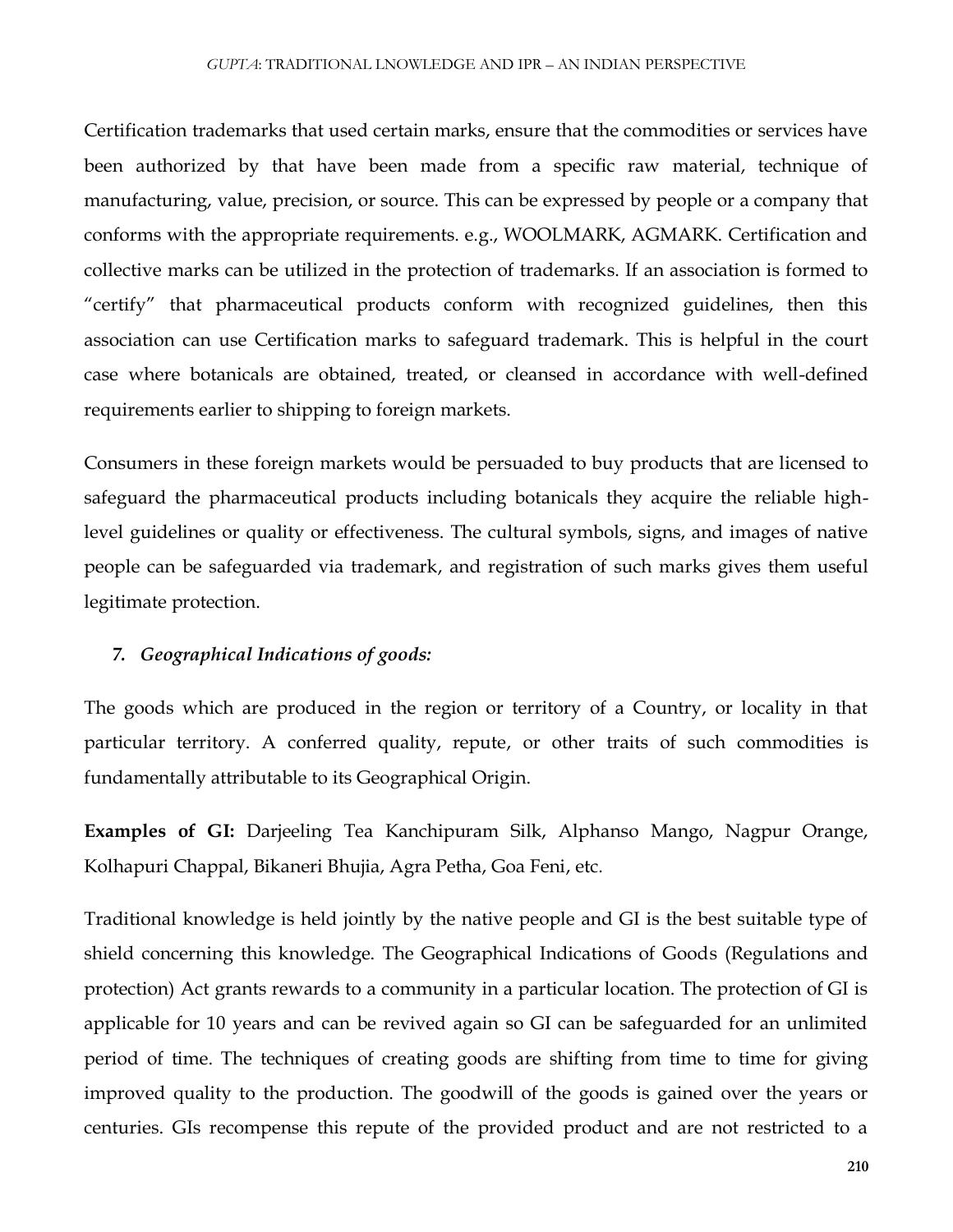particular technique of manufacture of a product but additionally permitting evolution. The indigenous groups have retained and developed their traditional techniques throughout centuries to connect particular characteristics to products. GIs give acknowledgment to their hard work and forbid other people from hampering their reputation. GI can be used to safeguard traditional pharmaceutical products in which the physical characteristics of these products involving botanicals are attributable.

#### *8. Protection of TK through Industrial Designs:*

An industrial design is a kind of intellectual property in which the design method concentrates on the visual aspect of an item obtained from its graphical exterior. The design and form of furniture, clothes, containers, pieces of wood, leather objects of ceramic, etc. organized by indigenous communities can be given protection as industrial designs.

#### **CONCLUSION**

There is a requirement to standardize the description of prior art on an international basis. There are some shortcomings in the standard IPR system which becomes quite difficult to deliver full protection to traditional knowledge and its owners. If somebody develops a piece of traditional knowledge and creates originality within a limited scope, the novelty would be fulfilled, and the holder of the patented property shall be under no legal duty to split any portion of the profit earned with the original owners of that knowledge. As these constraints are challenging to give a complete safeguard through current intellectual property rights to traditional knowledge – involving traditional medicine. An important requirement is considered for the incorporation of sui generis components into traditional IPRs for the safeguarding of traditional knowledge. This system would play as a bridge amongst the native community and nationwide as well as global legal structure in order to safeguard the efficient identification and safety of rights. It can recommend elasticity in emerging structures that deal with information control; using of biological resources and sharing of benefits resulting from the falsification of reserves.